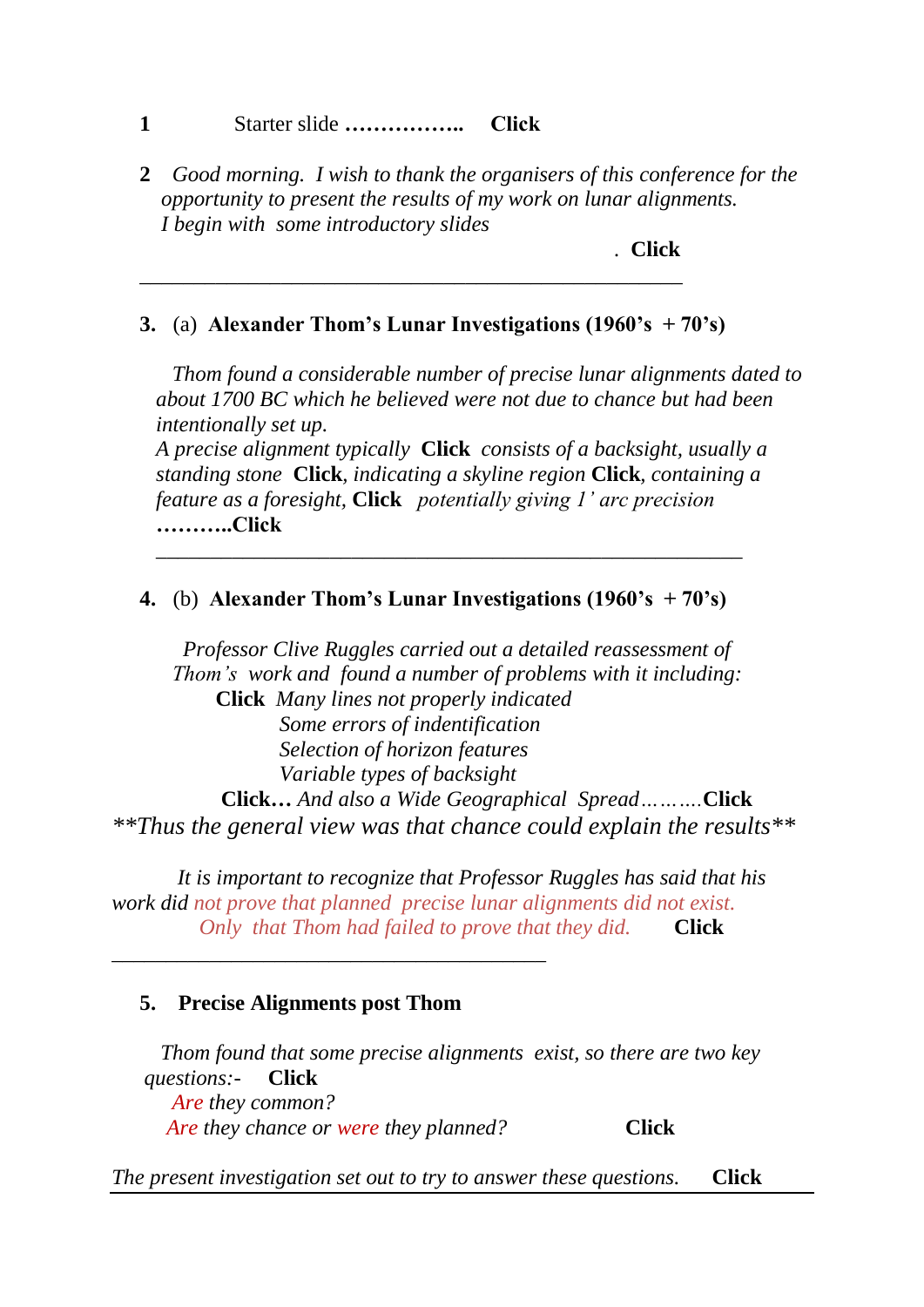## **6. The Present Investigation – Acknowledge and address the above criticisms**

 $\overline{\phantom{a}}$  ,  $\overline{\phantom{a}}$  ,  $\overline{\phantom{a}}$  ,  $\overline{\phantom{a}}$  ,  $\overline{\phantom{a}}$  ,  $\overline{\phantom{a}}$  ,  $\overline{\phantom{a}}$  ,  $\overline{\phantom{a}}$  ,  $\overline{\phantom{a}}$  ,  $\overline{\phantom{a}}$  ,  $\overline{\phantom{a}}$  ,  $\overline{\phantom{a}}$  ,  $\overline{\phantom{a}}$  ,  $\overline{\phantom{a}}$  ,  $\overline{\phantom{a}}$  ,  $\overline{\phantom{a}}$ 

 **Click** *Choose One area only A number of observers have made this point*. *Also …* **Click** *Only Standing Stones, pairs and short rows with an indicated direction as backsights And, (within this group)……NO selection It seems that no such investigation of possible precise alignments in a limited region has been done before.* **Click** *(The essential question of Real or Chance is discussed later.)* **Click**

### **7. Major Standstill - North**

*The dots represent the declination of the moons' centre at each lunation , the moon passing through the Standstill Maximum in a series of waves. Declination values are for the Early Bronze Age* **Click**  *The amplitude of the waves from the mean is the lunar perturbation That is the 'wobble' (or Delta) and is about 9' of arc* **Click** *Consider part of the diagram* **…………….. Click**

| 8,9,10 | (Pause) The Moon's apparent size is nearly double the $18$ ' shown.<br><b>Click</b> At the top of the wobble The two limbs are in<br>unique and measurable positions (The middle of the<br>moon cannot be observed with sufficient accuracy)<br>Likewise at the bottom of the wobble<br>Click<br>With no wobble there is no unique position<br><b>Click</b><br>Taken together these three images give us the Lunar Band<br><b>Click</b> |
|--------|-----------------------------------------------------------------------------------------------------------------------------------------------------------------------------------------------------------------------------------------------------------------------------------------------------------------------------------------------------------------------------------------------------------------------------------------|
| 11.    | Meaningfuletc<br><b>Click</b><br>(Pause)                                                                                                                                                                                                                                                                                                                                                                                                |

**\_\_\_\_\_\_\_\_\_\_\_\_\_\_\_\_\_\_\_\_\_\_\_\_\_\_\_\_\_\_\_\_\_\_\_\_\_\_\_\_\_\_\_\_\_\_\_\_\_\_\_\_\_\_\_\_\_**

**Click** …53'……………………….. **Click**

**12**. *There are 8 lunar bands… Rising/Setting..Major and Minor Standstills*

 *The following 3 slides explain the method used to find indicated foresight features if they exist*

**Click**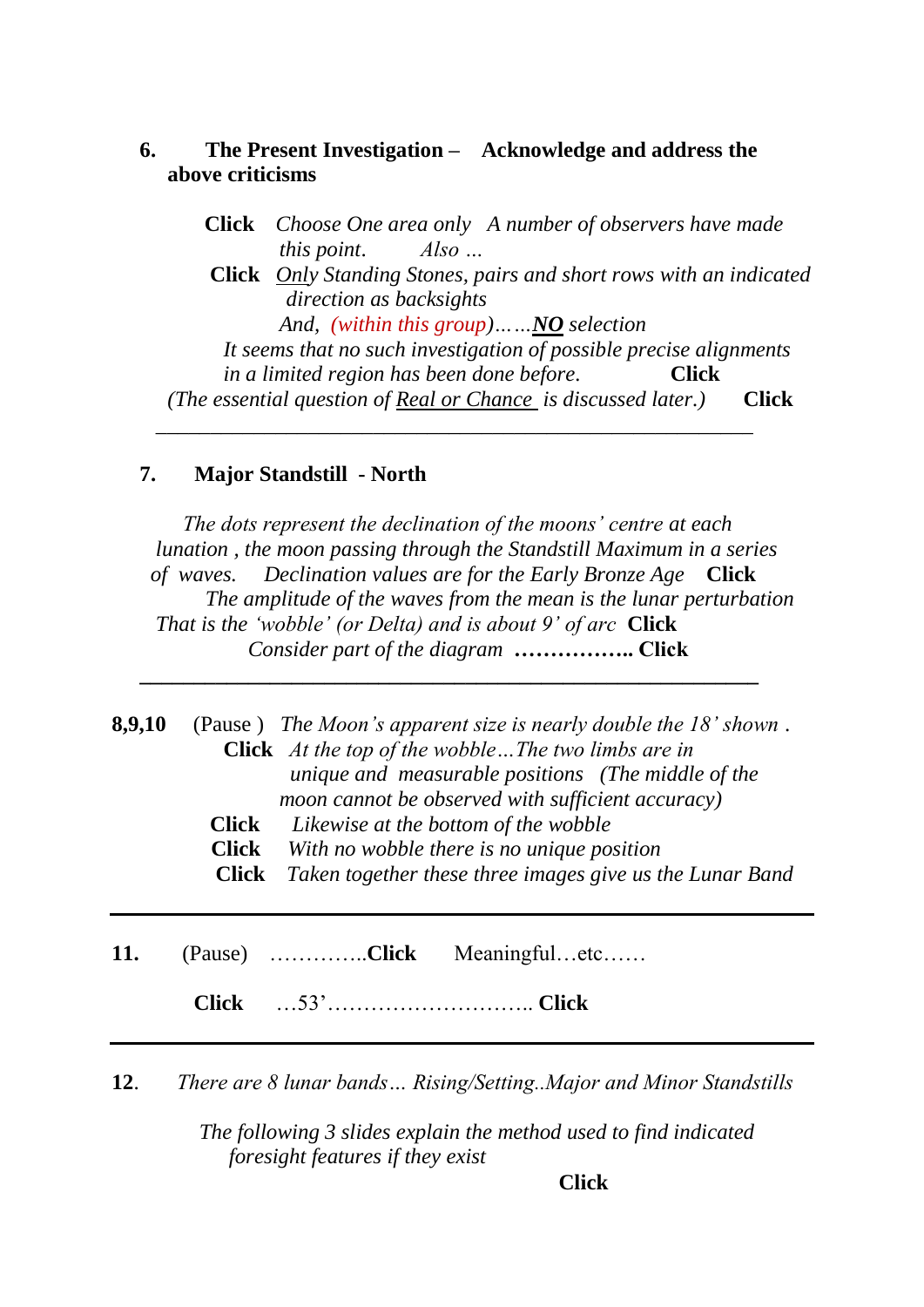### **13**. **Indicated direction from the Backsight**

**Click** *The region of indicated skyline is marked* **……Click** *Theodolite measurements are made of the sun and of the azimuth and elevation of skyline features in the indicated direction*. *A levelled photograph is taken*

 **Click** *The lunar band (if any*) *in the indicated region is identified.* **\_\_\_\_\_\_\_\_\_\_\_\_\_\_\_\_Click** *A larger scale in B/W is produced\_\_\_\_\_\_*

**14**. **Click** *From the measurements the Azimuth/Elevation grid is drawn*

 **Click** *The lunar wobble declinations are drawn* ……..**Click Click Click**

*With a foresight found (here the lower limb of the rising moon with* *wobble to the north) ………….…..***Click**

**15***. the final diagram is drawn* 

 *I wish to mention here that I do not believe that I have chosen the foresight features. IF they are there the method used finds them. That is, I believe that the features originally used are rediscovered.*

**Click**

*This diagram is for Ford in Sept. The rising moon would be at the 3rd quarter ….***Click**

**16**. **Summary of the results**

*(After this summary 4 more alignment diagrams are given)* **Click** *In the region examined :-*

*There are 34 sites* 

*At 12 Sites the stones have fallen, trees obstruct etc and are not surveyable 5 of the stones have no indicated direction and/or have* 

 *plausible other explanations e.g. Waymarkers*

 *1 remains of a stone circle*

 *3 Uncertain*

*. This leaves 13 sites. In accordance with the earlier statement, within this group there has been NO selection.* **Click**

*They ALL gave a precise lunar alignment*

*Some of the results* **Click**

**17**. **Achara** *Achara The LHS of the large stone indicates a skyline region which contains a foresight* **…….Click** *On each slide there is the declination of the foresight*   **Click ....***And the relevant lunar declination From the literature, it is generally agreed that a precise lunar alignment should be within 2' of the theoretical value, as it is here*   **Click***….Also shown is the relevant declination in the Lunar Band***…..Click**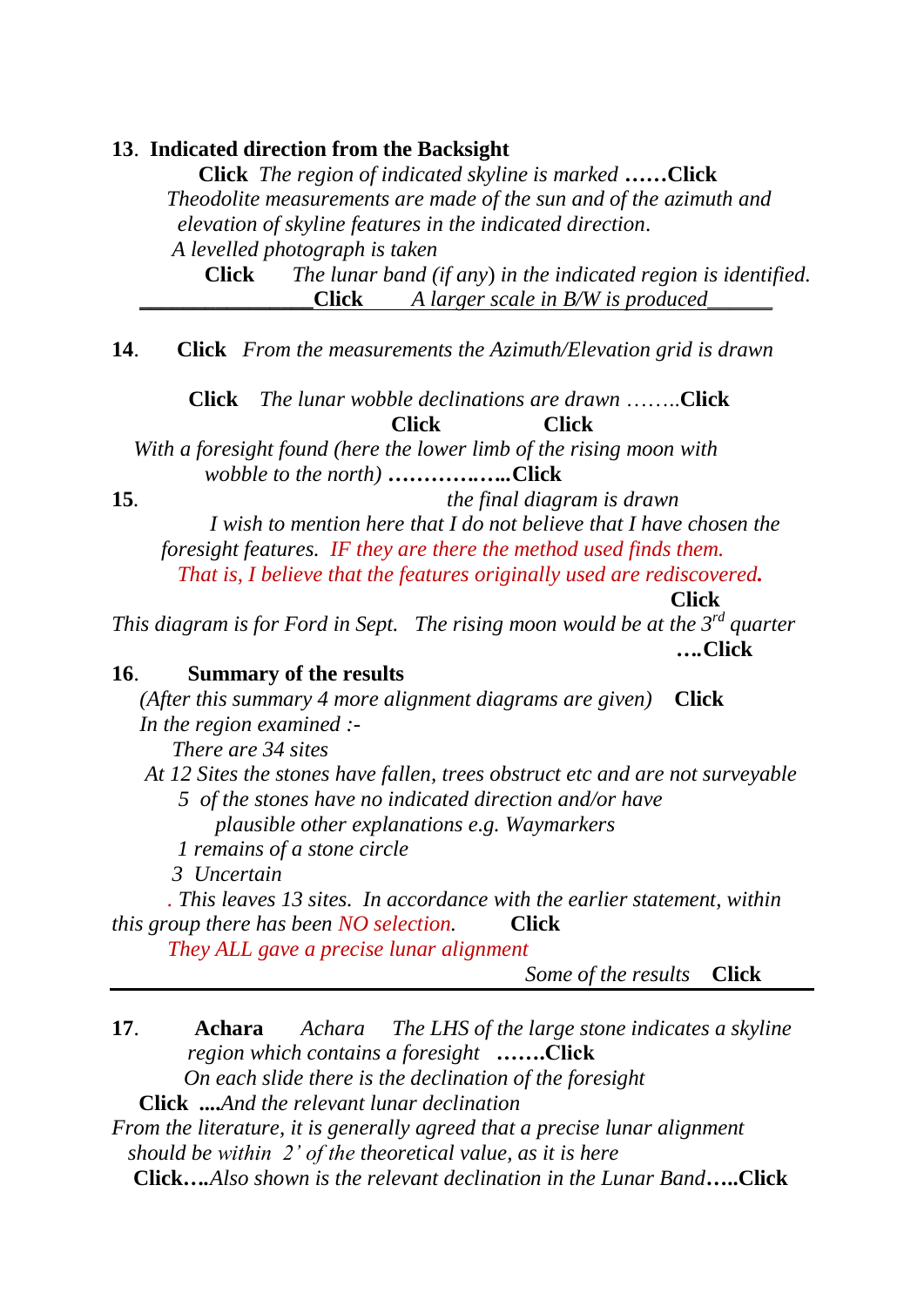# 18. **Onich** *Onich A slab indicates the region shown There is a small but distinct step on the steep hillside*

 *Note that Onich and Achara are near each other and that the wobbles found are opposite to each other* **Click** 

19. **Salachary** *Salachary There are no other distant skylines where the moon could be <u> Click</u>* 

**20. Salachary** *At the Southern Major Standstill (***Click***) the upper limb of the moon with wobble to the North would have twinkled down the rocky horizon. There is a second alignment from the same observing position which may be intended*

**Click**

**21**. **Nether Largie (Temple Wood)** (General) *Nether Largie Also called Temple Wood This is a well known site Stone S1 indicates the region of a foresight notch* ..**.........Click**

## **22**. **Nether Largie (Temple Wood)** (Alignment)

 *The alignment is for the lower limb of the moon at its extreme north* **Click Click** 

## **23. Ballymeanach (Duncragaig)**

*Ballymeanach Also known as Duncragaig*

*A 4 stone row with stones up to 4m in height There as a small but clearly visible rock outcrop which is well indicated <u> Click</u> Click* 

# **24**. **Ballymeanach (Duncragaig) Click Click 25**. **Ballymeanach (Duncragaig)** *The alignment is for the upper limb of the moon again at its extreme north Of all the sites in Argyll, Thom only published lunar results for 2 of them . This one and Nether Largie*

**\_\_\_\_\_\_\_\_\_\_\_\_\_\_\_\_\_\_\_\_\_\_\_\_\_\_\_\_\_\_\_\_\_\_\_\_\_\_\_\_\_\_\_\_\_\_\_\_\_\_\_\_Click**\_\_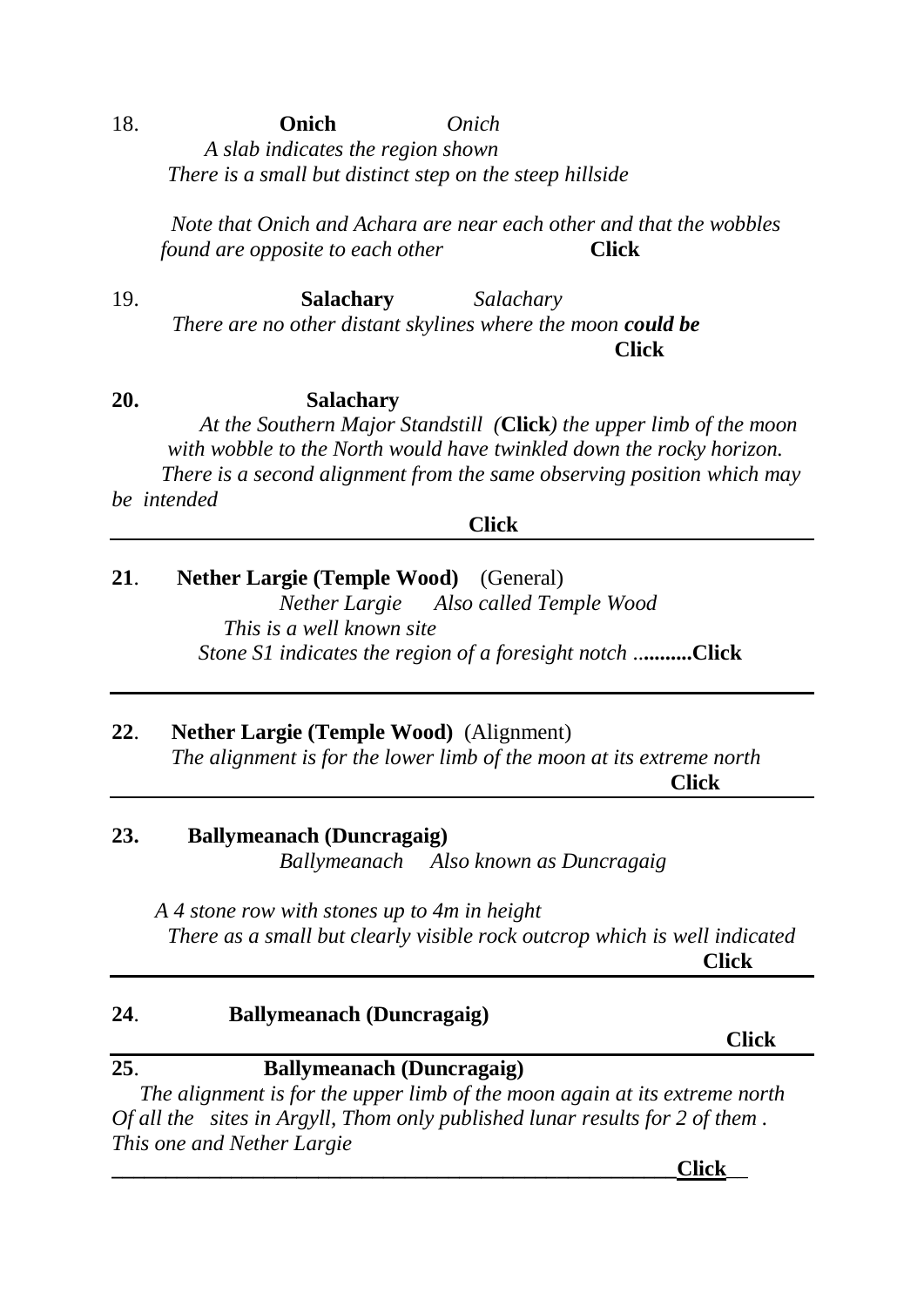### **26 Declination Values Found**

*Declination Values Found* **Click** *Both values for delta are given.**For simplicity I have used 9'* *Thom latterly used the more strictly correct 8.6' /10'*  **Click** *Note that the RMS value found for both values of Δ is less than1' arc Copies of this sheet and of others will be available afterwards*

**Click**

# **27 Theodolite Measurements**

*Theodolite Measurements ………for five of the sites.* **Click** *Note the number of visits,* **Click** *the number of sunsights ,* **Click** *and the small declination spread* 

**Click**

## **28 Alignments found at the Major Standstill with ±Δ**

*The Alignments found at the Major Standstill – North and South have been combined. The southern ones are in italics There were also two alignments for the Minor Standstill (The numbers are my numbers for the stones in this region)*

**Click**

### **29 Major Standstill North** (Typical)

*Note that the moon is not to scale. It has been made smaller for clarity*

*And in the South***……Click**

**\_\_\_\_\_\_\_\_\_\_\_\_\_\_\_\_\_\_\_\_\_\_\_\_\_\_\_\_\_\_\_\_\_\_\_\_\_\_\_\_\_\_\_\_\_\_\_\_\_\_\_\_\_\_\_\_\_\_\_\_\_\_\_**

**\_\_\_\_\_\_\_\_\_\_\_\_\_\_\_\_\_\_\_\_\_\_\_\_\_\_\_\_\_\_\_\_\_\_\_\_\_\_\_\_\_\_\_\_\_\_\_\_\_\_\_\_\_\_\_\_\_**

## **30 Major Standstill South** (Typical) **Click**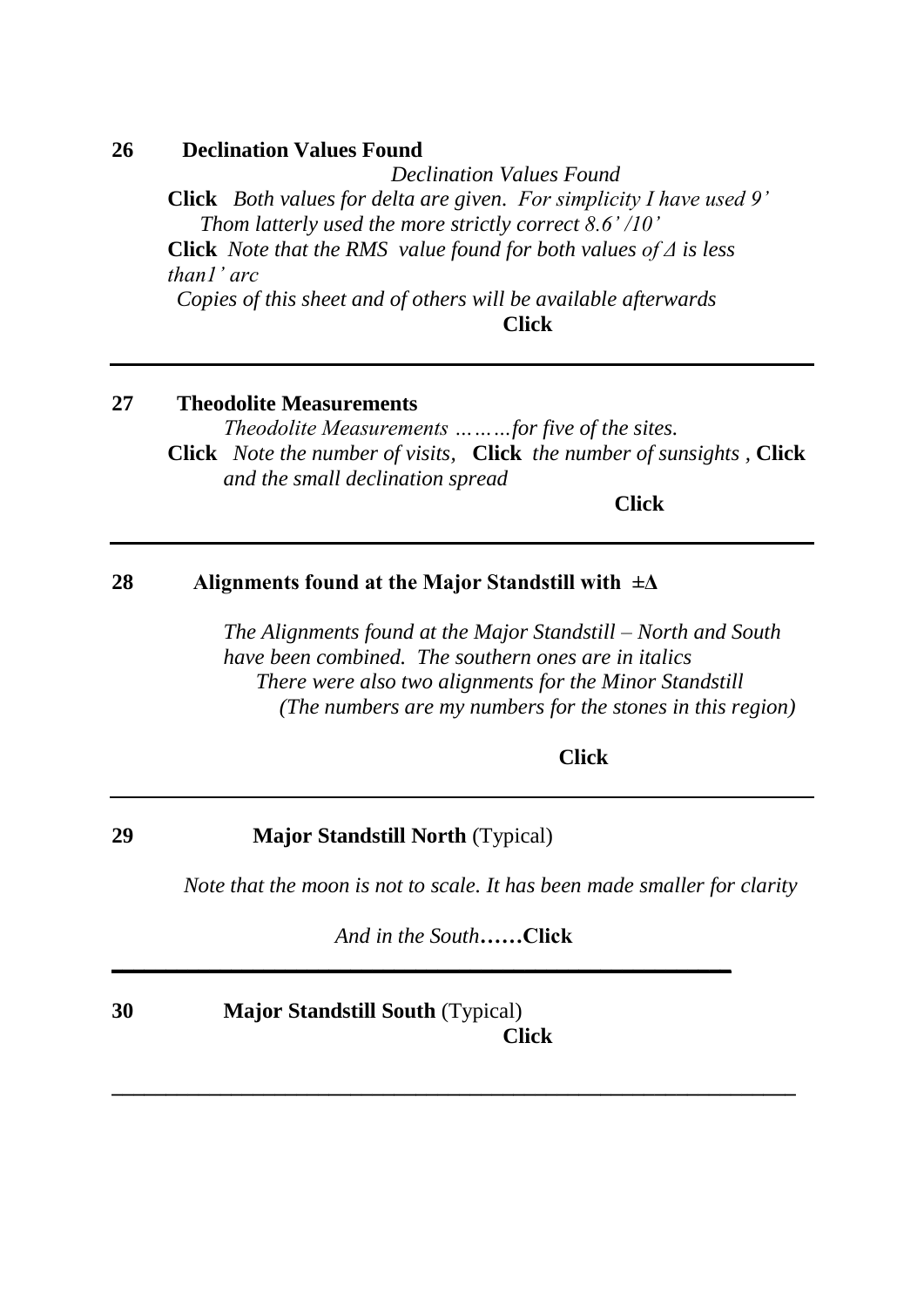**31 Evidence that the results found were planned**  *Evidence that the results found were planned*  **Click…..** *All 13 of the stones with an indicated lunar band give a precise alignment for one of the 4 key declinations* **Click..….***There are several 'pairs' of stones with opposite 'wobble', 9' arc, symbol delta For example Onich / Achara ……. and others* **Click…..** *For 9 of the 13 alignments the foresight is a stone or is rocky (and so growth of vegetation would be less of a problem than sometimes claimed.) Also …***……..Click**

*\_\_\_\_\_\_\_\_\_\_\_\_\_\_\_\_\_\_\_\_\_\_\_\_\_\_\_\_\_\_\_\_\_\_\_\_\_\_\_\_\_\_\_\_\_\_\_\_\_\_\_\_\_\_\_\_\_\_\_\_*

## **32 Foresights chosen with care**

*The foresights appear to have been chosen with care thereby avoiding confusion over the foresight intended* 

*Now we come to the key part* **Click ---------------------------------------------------------------------------------------------**

**33 Chance Alignments** *Chance Alignments* *It has often been said that in hilly country chance alignments would be common and so would make the finding of planned alignments, if they existed, difficult if not impossible.* **Click**

*I tested this by examining a total of some 1500 degrees of random hilly horizon. This contained 30 lunar bands and so potentially 30 alignments.* **Click**

*Three chance alignments were found Therefore in this study about 1 in 10 random Lunar Bands contained an alignment*

*So they do occur but they are not common* 

**Click**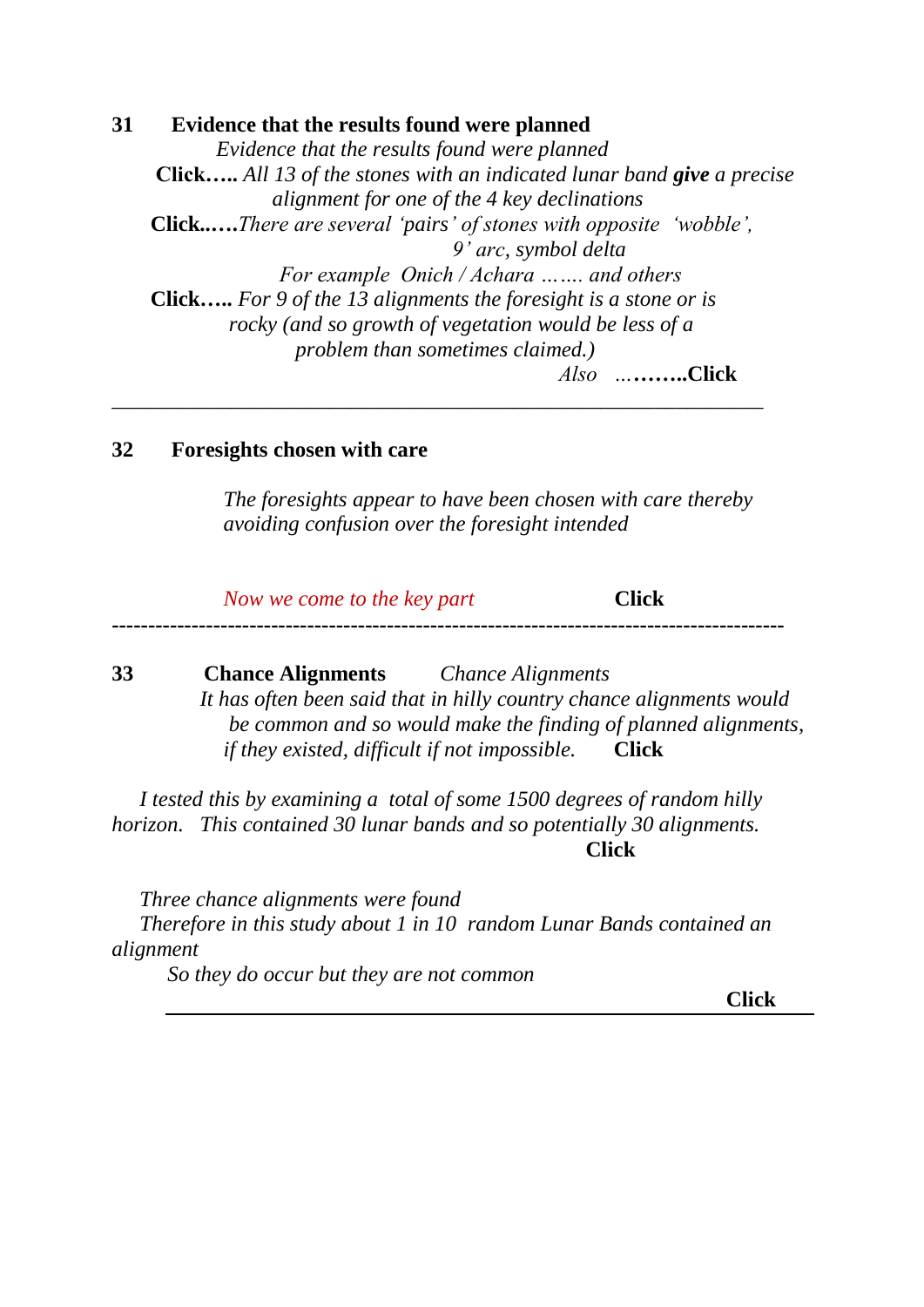**34** *Let us discuss the* implications *of these findings There are 13 stones* **Click** *for which there is an indicated lunar band. All 13 had a precise alignment for one of the four key declinations*

*Using the same criteria the chance of a random lunar band yielding a precise alignment was found to be about 1 in 10* 

*I found for 13 assessable sites 13 alignments.*

#### **Click**

*Using what I have found, for a random lunar band the probability of a precise alignment is about 1 in 10*

*So for two random lunar bands the probability of BOTH giving a precise alignment is about 1 in 100 ….of three random lunar bands ALL giving a precise alignment about 1 in 1000*

*For 13 random lunar bands all giving a precise alignment – !!!!!!!!!!*

*I said at the beginning that I was addressing the criticisms of earlier studies. I have done that.* **Click…………**

*I now believe that the results prove that in the EBA precise lunar alignments were set up in this region. Given the evidence if anyone thinks that statement is wrong I would like to hear their rationale.* 

*I realise that this does not agree with the current paradigm, but it is what I find.* **Click** 

**35** *Earlier I had a slide regarding precise lunar alignments:- Are they common? Are they chance or were they planned?* **Click**

*The evidence shows that the answer is that they are common and were planned* Click

**36** *The findings of this study cannot just be sidelined as an inconvenience.*  **Click** *I believe the debate about precise alignments needs to move on from finding reasons why it could not have been done to working out just how it was done and the implications for the type of society at the time. Those are tasks that should be addressed by others better qualified than I am. //////*

*When the above results were found I spent some time considering the objections which others have voiced to the feasibility of such alignments. And also to considering the rationale for wanting to set them up. Let me initiate the process of explanation in place of objection.* Click